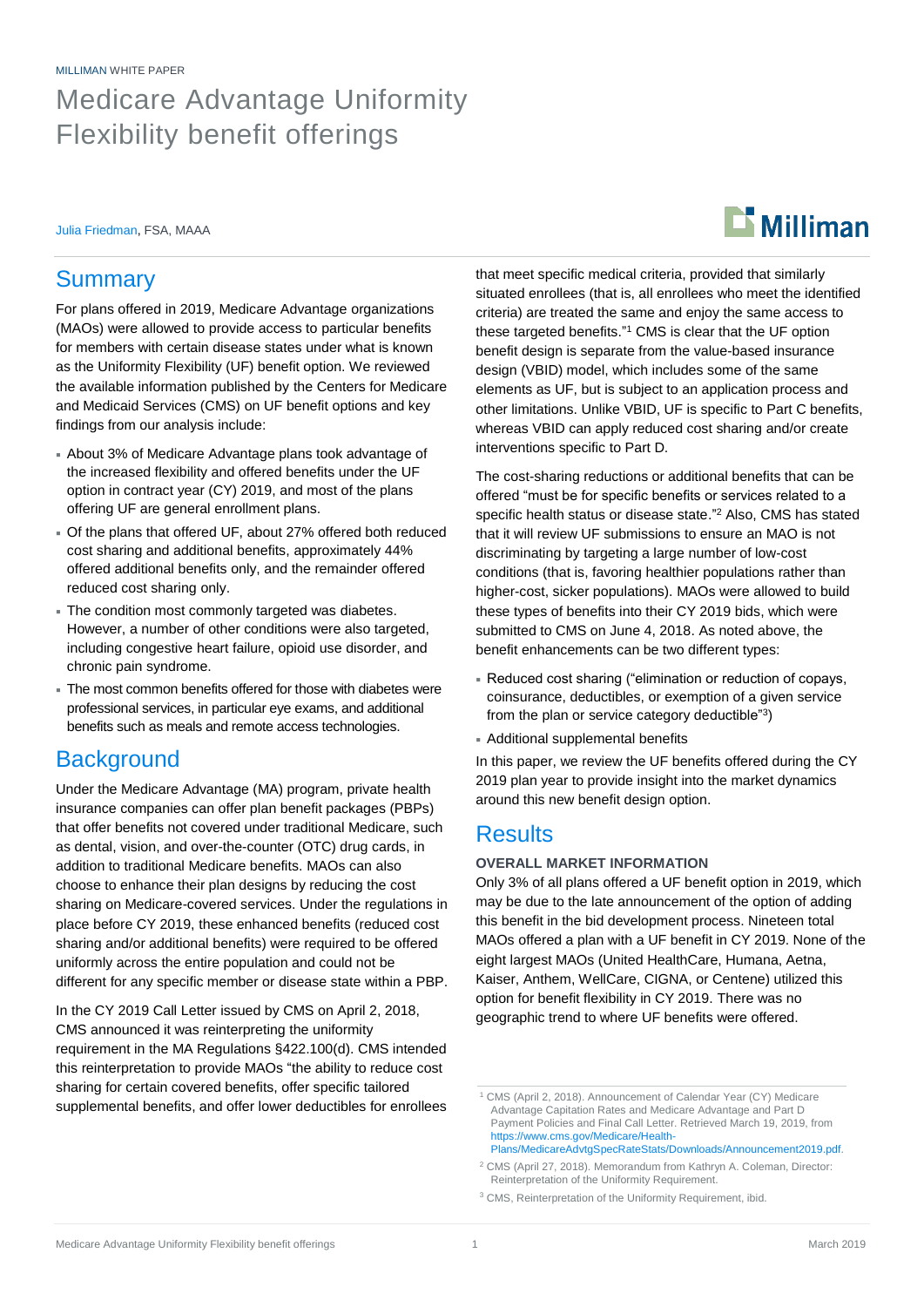Figure 1 breaks down the market demographics for plans in Medicare Advantage offering the UF option in CY 2019.

#### **FIGURE 1: MARKET DEMOGRAPHICS, MA PLANS OFFERING UF OPTION, CY 2019**



Population Type





Nearly 82% of plans offering UF benefits are health maintenance organization (HMOs) or HMOs with a Point of Service Option (HMO-POS), and slightly under 90% of plans offering UF are considered general Enrollment. Of the plans that include UF, 73% have star ratings of 4.0 or greater.

#### **UNIFORMITY FLEXIBILITY OFFERINGS**

Figure 2 outlines at a high level the type of benefit that was offered in 2019.

#### **FIGURE 2: UNIFORMITY FLEXIBILITY OFFERINGS**

|                                                                    | <b>NUMBER OF</b><br><b>PLANS</b> | % OF<br><b>TOTAL</b> |
|--------------------------------------------------------------------|----------------------------------|----------------------|
| <b>Reduced Cost Sharing</b>                                        | 28                               | 28.3%                |
| <b>Additional Benefits</b>                                         | 44                               | 44.4%                |
| <b>Both Reduced Cost Sharing and</b><br><b>Additional Benefits</b> | 27                               | 27.3%                |

Figure 3 shows the conditions under which the MAOs indicated were eligible for either reduced cost sharing or additional benefits. Note that MAOs can offer multiple groups of UF benefit options, and each grouping can indicate targeting multiple conditions. For example, an MAO could offer reduced group 1, which targets diabetes, chronic obstructive pulmonary disease (COPD), and congestive heart failure and offers reduced cost sharing on primary care visits on all three conditions, and group 2, which targets opioid use disorder and chronic pain syndrome and offers reduced cost sharing on mental health services and additional acupuncture visits. Therefore the total of services in Figure 3 will be greater than those indicated in Figure 2.

#### **FIGURE 3: UNIFORMITY FLEXIBILITY OFFERINGS CONDITIONS UNDER WHICH UNIFORMITY FLEXIBILITY BENEFITS ARE OFFERED**

| <b>REDUCED COST-SHARING</b><br><b>OFFERINGS</b>                 |    | <b>ADDITIONAL BENEFIT</b><br><b>OFFERINGS</b>         |    |
|-----------------------------------------------------------------|----|-------------------------------------------------------|----|
| <b>Total Diabetes</b>                                           | 43 | <b>Total Diabetes</b>                                 | 48 |
| <b>Total COPD</b>                                               | 10 | <b>Total COPD</b>                                     | 34 |
| <b>Total Congestive Heart</b><br>Failure                        | 13 | <b>Total Congestive Heart</b><br>Failure              | 38 |
| <b>Total Opioid Use Disorder</b><br>or Chronic Pain<br>Syndrome | 9  | Total Opioid Use Disorder or<br>Chronic Pain Syndrome | 20 |
| <b>Other Conditions</b>                                         | 13 | <b>Other Conditions</b>                               | 63 |

For the most common single condition targeted, diabetes, there was significant variation in the types of benefits offered, which can be seen in more detail in Figure 4. Again, for each condition targeted, plans can offer multiple UF benefits targeted to the diabetes condition, so the results in Figure 4 will not tie to Figure 3.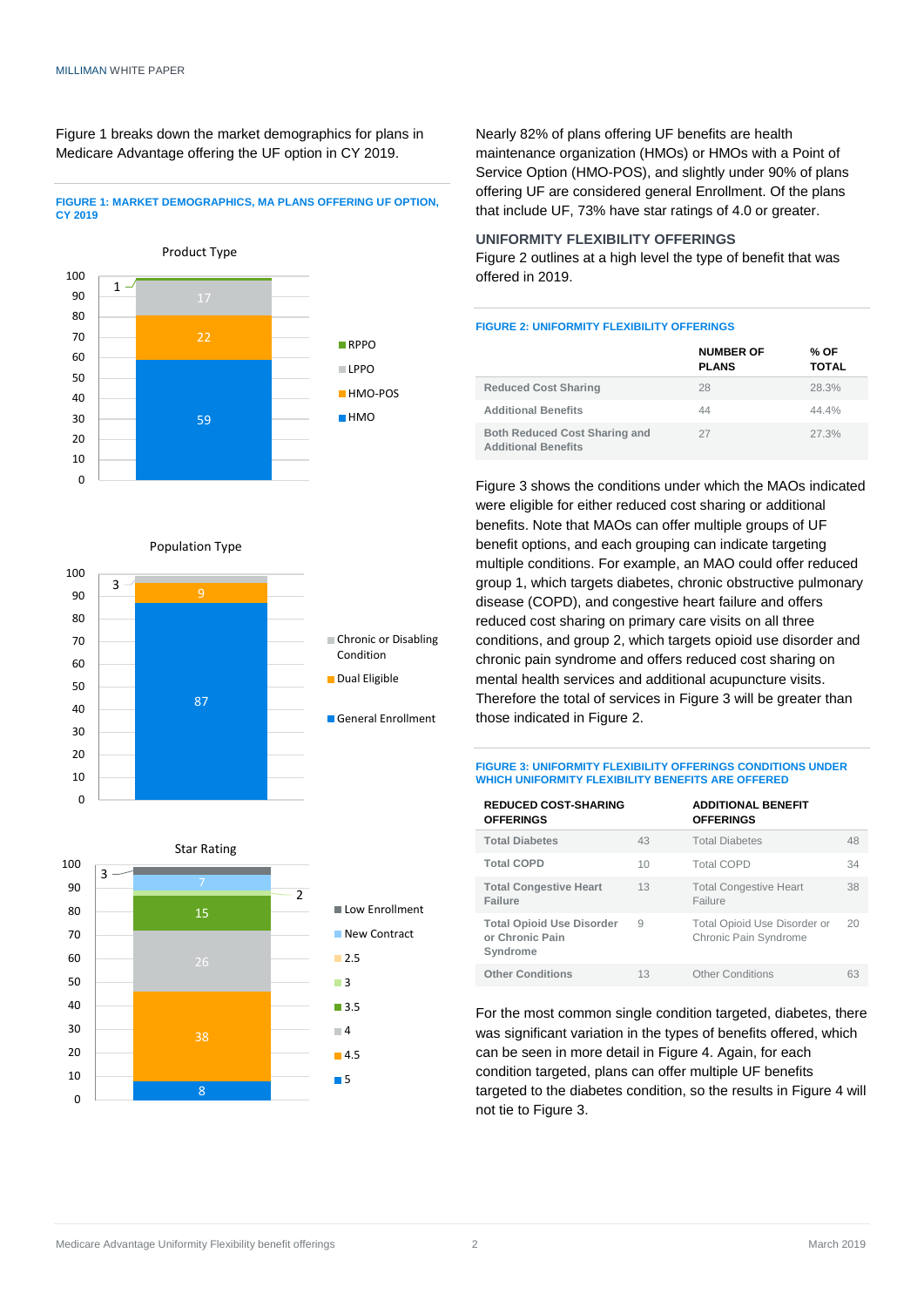#### **FIGURE 4: REDUCED COST SHARING AND ADDITIONAL BENEFIT OFFERINGS UNDER UF FOR DIABETES**



- Reduced Cost Sharing on Medicare Covered Eye Exams (PBP line 17a)
- Reduced Cost Sharing on Non-Medicare Covered Eye Exams (PBP line 17a)
- Reduced Cost Sharing on Physician Primary Care (PBP line 7a)
- Reduced Cost Sharing on Physician Specialist (PBP line 7d)
- Reduced Cost Sharing on Physician Mental Health (PBP line 7e)
- Reduced Cost Sharing on Physician Podiatry (PBP line 7f)
- Reduced Cost Sharing on Physician Other Professional Services (PBP line 7g)

Additional Benefit Offerings



- **Additional Meals (PBP line 13c)**
- **Additional Non-Emergency Medical** Transportation (PBP line 10b)
- Additional Remote Access Technology Web/Phone (PBP line 14c)
- **Additional Preventive Dental &** Comprehensive Dental (PBP line 16a and 16b)

As you can see in Figure 4, many plans targeting the diabetes condition category offered reduced cost sharing for professional services, particularly eye exams. Eye conditions are common for diabetics<sup>4</sup> (such as glaucoma), so it is not surprising that MAOs would design a benefit that would incentivize those with diabetes to visit their eye doctors. For additional benefits, both meals and remote access technologies were popular offerings in CY 2019 for the diabetic condition, promoting a healthier lifestyle.<sup>5</sup> The hope is that diabetic healthcare costs will be lower as a result of these benefits.

Other targeted conditions and benefit options include:

- COPD with reduced cost sharing on cardiology and pulmonology visits and durable medical equipment (DME)
- Opioid use disorder or chronic pain syndrome with a fixed dollar amount to receive acupuncture services
- Hypertension with additional nonemergency medical transportation visits and a per month OTC card

<sup>4</sup> National Eye Institute. Facts About Diabetic Eye Disease. Retrieved March 19, 2019, from https://nei.nih.gov/health/diabetic/retinopathy.

<sup>5</sup> National Institute of Diabetes and Digestive and Kidney Diseases. Diabetes Diet, Eating, and Physical Activity. Retrieved March 19, 2019, from https://www.niddk.nih.gov/health-information/diabetes/overview/diet-eatingphysical-activity.